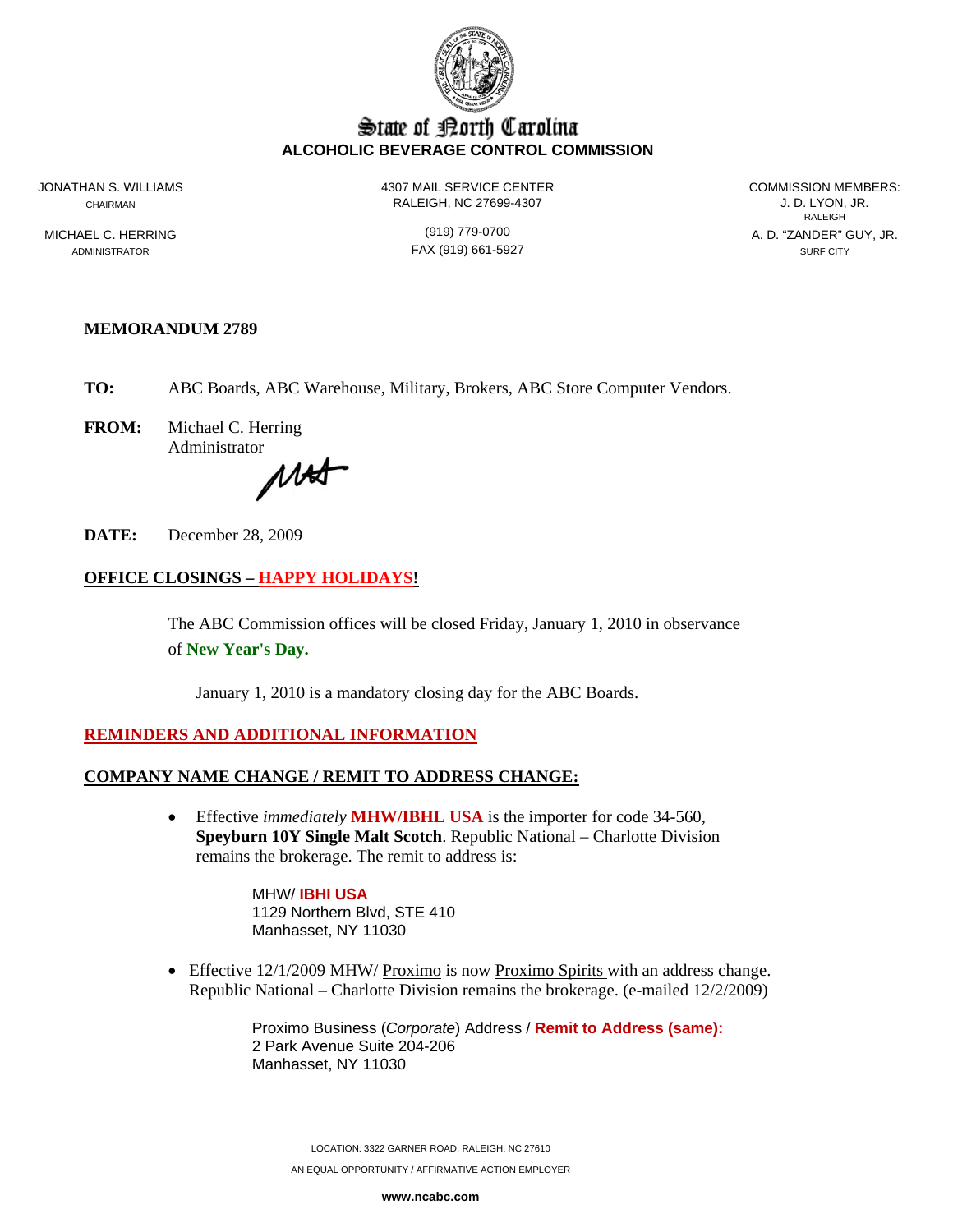Memorandum 2789 December 28, 2009 Page 2

## **COMPANY NAME CHANGE / REMIT TO ADDRESS CHANGE (cont'd):**

• Mailing and remit to address change effective *immediately*:

**Sovereign Brands**  81 Greene Street New York, NY 10012

• Mystique was d/b/a of Royal Wine Corporation but has now been dissolved. (*Corporate*) Address / **Remit to Address (same):**

> Royal Wine Corporation 63 North Hook Road Bayonne, NJ 07002

• Effective immediately, **Heartland** has a change of remit to address:

**Heartland**  PO Box 9 Jamestown, OH 45335

#### **COMPANY CHANGES**:

• **As of January 1, 2010**, Luctor International LLC, dba Van Gogh Imports will be the new importer for the listed item below. Southern Wine and Spirits, MA will remain the brokerage.

62-265 Lucid Absinthe Superieure .75L 124p

• **As of January 1, 2010**, Monsieur Henri Wine will be the new importer for the listed item below. Sparrow & Associates will remain the brokerage.

34-658 Glenfarclas S.M. 75L 12Y 86p

# **PRICE CORRECTIONS EFFECTIVE JANUARY 1, 2010**:

**Effective January 1, 2010**, code 20-621, Dewar's Special Reserve 12Y w/ Golf Balls retail price will be changed to match the regular code (33-949).

| 94.99 |
|-------|
| 96.94 |
| 29.95 |
| 33.70 |
|       |